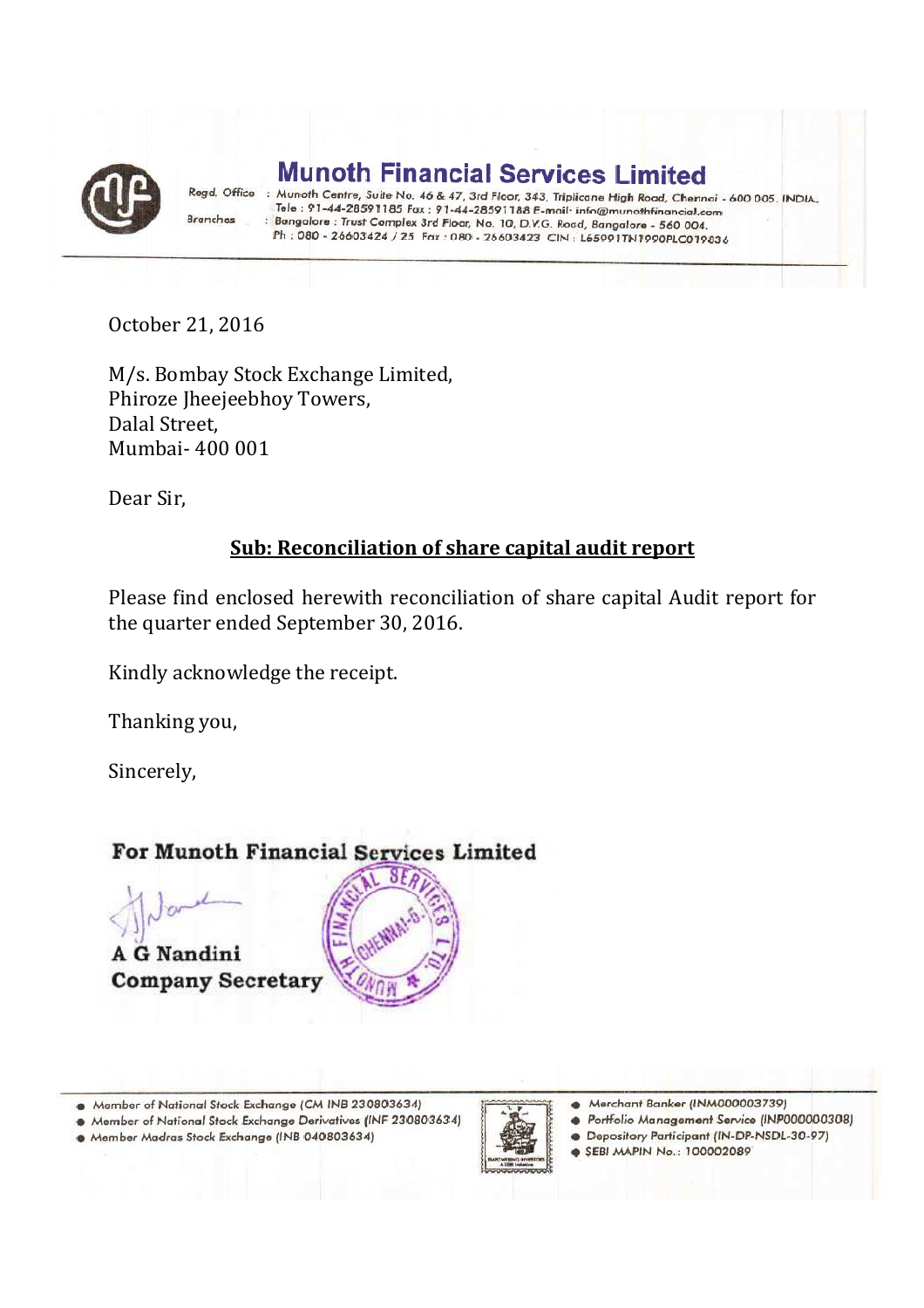

K M RAMAKRISHNAN & CO Chartered Accountants

To,

The Board of Directors MUNOTH FINANCIAL SERVICES LIMITED 343 Triplicane High Road, Chennai - 600 005.

Dear Sir.

### SUB: RECONCILIATION OF SHARE CAPITAL AUDIT REPORT

I have examined the Register of Members, beneficiary details furnished by the Depositories and other related records / documents maintained by M/s. MUNOTH FINANCIAL SERVICES LIMITED (hereinafter referred to as "the Company dated 31.12.2004 issued by Securities Exchange Board of India

In my opinion and to the best of my knowledge and according to the information and<br>explanations given to me and based on such verification as considered necessary, I In my opinion and to the best of my knowledge and according to the information and hereby report the following:

#### **CERTIFICATE**

| 1 | For the quarter ended                                              | 30TH September 2016                                |
|---|--------------------------------------------------------------------|----------------------------------------------------|
|   | <b>ISIN</b>                                                        | INE348D01019                                       |
| 3 | <b>Face Value</b>                                                  | Rs. 10/-                                           |
| 4 | Name of the Company                                                | <b>MUNOTH FINANCIAL SERVICES</b><br><b>LIMITED</b> |
| 5 | <b>Registered Office Address</b>                                   | 343 Triplicane High Road,<br>Chennai - 600 005.    |
| 6 | <b>Correspondence Address</b>                                      | 343 Triplicane High Road,<br>Chennai - 600 005.    |
|   | Telephone & Fax Nos                                                | 28591185 & 28591188                                |
| 8 | E-mail Address                                                     | cs@munothfinancial.com                             |
| 9 | Names of the Stock Exchanges<br>where the Company's securities are | <b>BSE, MSE</b>                                    |

L COFONY. NANDAMBAKKAM, CHENNAI -600 089. TELE /FAX 044/22326344 .ramak@shnankm@rediffmail.com CHARTERED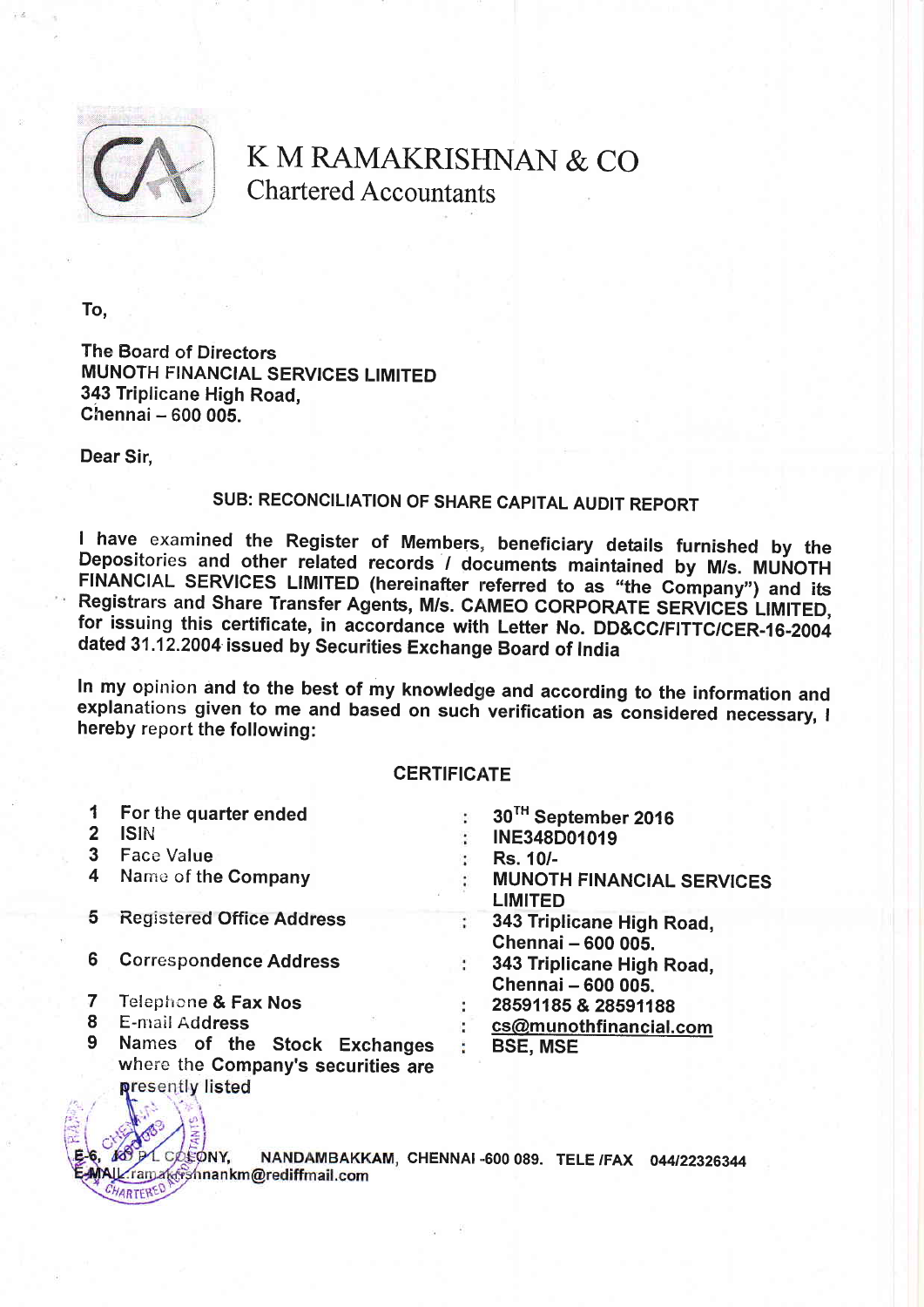

# K M RAMAKRISHNAN & CO **Chartered Accountants**

÷

- 10 Issued Capital
- 11 Listed Capital
- 12 Held in Dematerialised form in CDSL
- 13 Held in Dematerialised form in NSDL
- 14 Physical Shares
- 15 Total (12+13+14) (No. of Shares)
- 16 Reasons for difference if any between (10 & 11), (10 & 15), (11 &  $15)$
- 17 Details of changes in Share Capital during the quarter under consideration (if any)
- 18 Register of Members is updated ÷ (Yes/No)
- 19 Reference of previous quarter with regard to excess dematerialised shares, if any
- 20 Has the company resolved the matter mentioned in point no.-19 above in the current quarter if not reason why?
- 21 Mention the total no. of requests, if any, confirmed after 21 days and the total no. of requests pending Leyond 21 days with the reasons for delay
- 22 Name, Telephone & Fax No. of the **Compliance Officer of the Company**

5.135.300 shares of Rs. 10/- each equals to Rs. 51,353,000/-5,135,300 shares of Rs. 10/- each equals to Rs. 51,353,000/-17,580 4,720,895 396,825 5,135,300 **Nil** 

**Nil** 

÷

Ŀ.

ð.

÷

÷.

- **Yes**
- **Nil**

 $N.A$ 

**Nil** 

**A G NANDINI Company Secretary MUNOTH FINANCIAL SERVICES LIMITED** 343 Triplicane High Road. Chennai - 600 005. Phone No.: 044 - 28591185 Fax No. : 044 - 28591188



NANDAMBAKKAM, CHENNAI-600 089. TELE /FAX 044/22326344 ONY. E-MAIL: ramakrishnankm@rediffmail.com